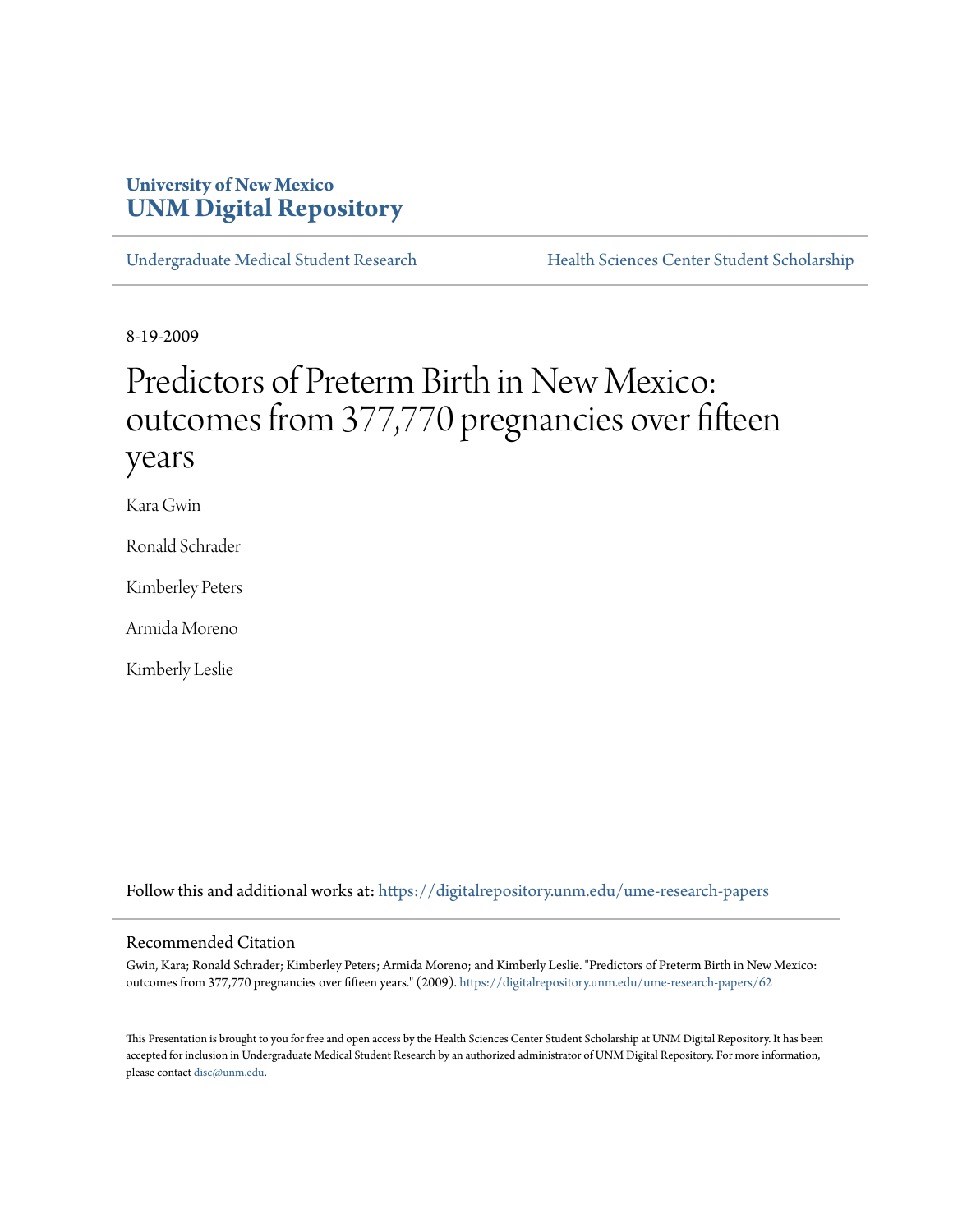Predictors of Preterm Birth in New Mexico: outcomes from 377,770 pregnancies over fifteen years Kara Gwin BSc, Ronald Schrader PhD, Kimberley Peters PhD, Armida Moreno MD Kimberly K. Leslie MD.

**Background:** Preterm birth (PTB) is a significant health problem both in New Mexico and nationally. It accounts for significant infant morbidity and mortality and it poses an economic burden to both individuals and the state. The goal of this study is to elucidate maternal risk factors for PTB in New Mexico, a poor state with a unique ethnic background. By doing this we hope to be able to identify women at increased risk and invite further study into targeted interventions among these high risk populations.

**Methods:** This was a cross-sectional analysis of 377,770 singleton live births in the state of New Mexico from 1991-2005. The medical risk factors tracked were pulmonary, renal, cardiac, diabetes, eclampsia, oligo/polyhydramnios, hypertensive disorders, cervical incompetence, previous preterm delivery, tocolysis and isoimmunization. Gestational age of less than 37 weeks was defined as PTB. Multiple gestations and congenital anomalies were excluded. The Kotelchuck Index was used as a measure for level of prenatal care described as inadequate, intermediate, adequate, and intensive. Multivariate logistic regression was conducted using SAS 9.1 statistical software.

**Results:** Of the live births analyzed, 28,036 of these were preterm (7.4%). Overall the PTB rate has risen from 1991-2005 at a rate of 0.18 percent per year. This was statistically significant ( $p = < 0.00004$ ). Among patients with medical risk factors, PTB rate had a direct inverse relationship with an intensive level of prenatal care. High risk patients with intensive care were less likely to have a PTB delivery with an odds ratio of 0.74 than similar patients with low levels of care. The nadir for risk of PTB is among women aged 25-29 with significant increases in risk among women <15 and >40 years of age. Other risk factors are unmarried status, education less than high school, tobacco/alcohol use, Black, Asian, and White Hispanic ethnicity and the presence of one or more medical risk factors. Statistically significant protective factors for PTB are age 25-29, education surpassing high school, and Native American race. Counties with rising adjusted PTB rates are Chaves, Dona Ana, Grant, Hidalgo, Lea, Lincoln, McKinley, Mora, Otero, Rio Arriba, San Juan and San Miguel. Counties with decreasing PTB rates are Sandoval and Santa Fe counties.

**Conclusion:** Even adjusted for known risk factors PTB is still a significant problem in New Mexico. A lack of prenatal care was a significant predictor of PTB in high risk patients. Other predictors include the known risk factors of age <15 and >40, single, tobacco/alcohol use, being of low socioeconomic status and White Hispanic, Asian and Black ethnicities. Interestingly, Native American patients have a lower PTB rate compared to other groups, even though this group is traditionally one of low socioeconomic status in New Mexico.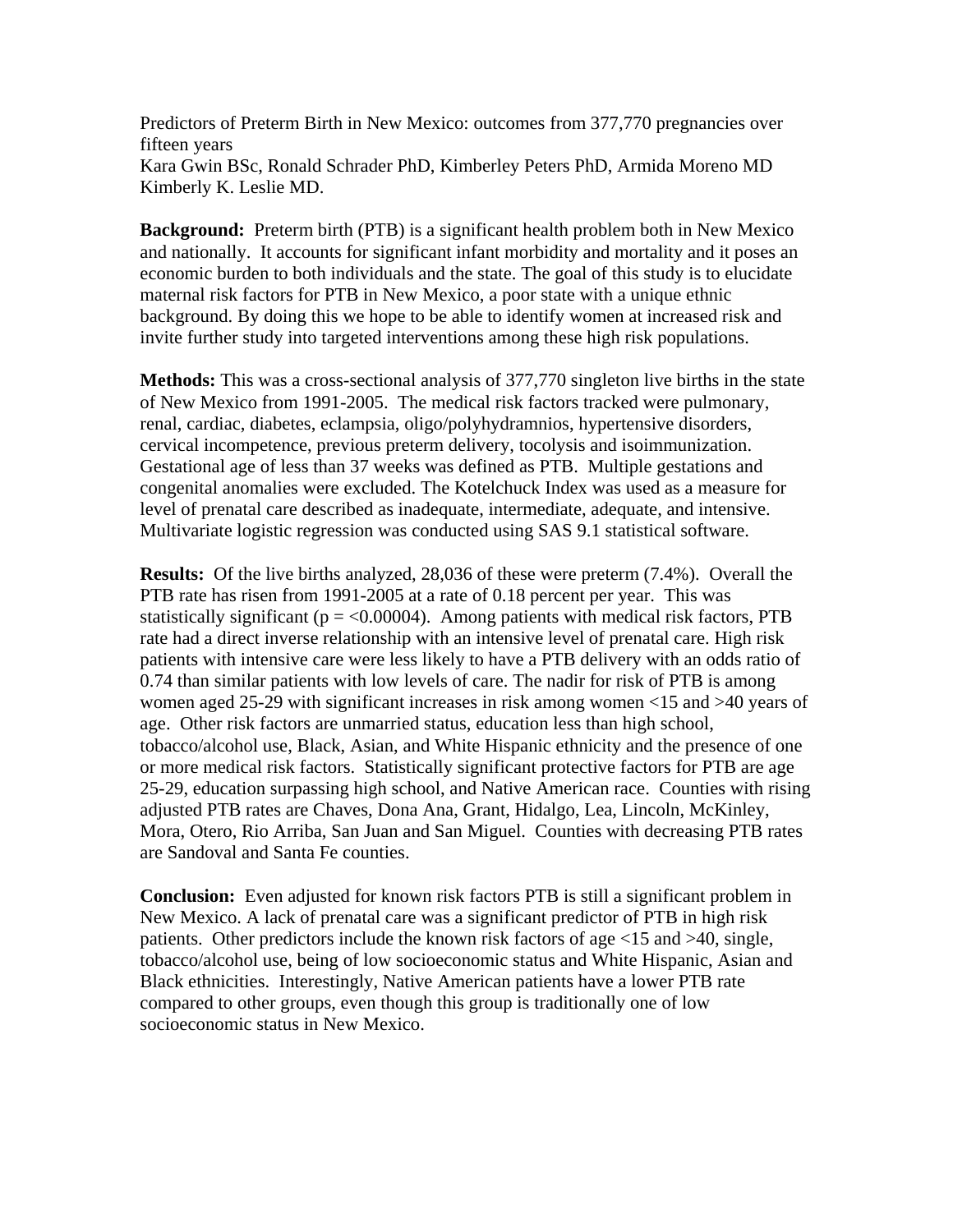#### **Background**

 Preterm birth (PTB), defined as birth before 37 weeks gestational age, is a significant health problem, both in New Mexico and nationally. Infants born preterm accounted for 10.8% of the total births in NM in 2004, which was an increase from 10.1% in 2003.<sup>1</sup> In the United States, disorders associated with prematurity account for the leading cause of death during the neonatal period (birth to 28 days) and is second only to congenital malformations as the major cause of death during infancy (birth to one year). $^2$  In New Mexico disorders associated with prematurity were the leading cause of death in infancy in 2004. $3$ 

 Encouragingly however, infant mortality in the United States has decreased significantly between 1950 and 2001, which has been partially linked to advances in health care<sup>4</sup> Due to these advances in neonatal medicine, an infant born at 36 weeks or greater has the same survival rate as a term infant, and those infants born at 32 to 35 weeks have a 98% survival rate as compared to a term infant. Those born at 28 to 31 weeks have a 90-95% survival rate, but for infants born less than 28 weeks the survival rate drops sharply. Infants born less than 22 weeks are not considered viable.<sup>5</sup>

 Nonetheless, even with a decreased risk of infant mortality due to short gestation, the incidence of morbidity among this population remains high. Premature infants have more severe jaundice, anemia, patent ductus arteriosus and infections than their full term counterparts. There are also conditions that are typically limited to premature infants, such as retinopathy of prematurity (ROM), respiratory distress syndrome (RDS), bronchopulmonary dysplasia (BPD), apnea of prematurity, intraventricular hemorrhage (IVH), necrotizing enterocolitis (NEC) and gastroesophageal reflux (GERD). Some of these conditions can lead to lifelong disabilities.<sup>5</sup>

 In addition to the mental, physical and emotional costs associated with PTB, premature infants create many financial costs, both to individual families and to society. In 2003 in the United States, half of all hospital charges for newborns were for infants with the diagnosis of PTB or low birth weight. These costs totaled almost 18.1 billion dollars.<sup>6</sup> The economic burden of preterm birth is even greater when one considers maternal hospitalization. It has been estimated that preterm birth costs society about 26 billion dollars each year.<sup>7</sup>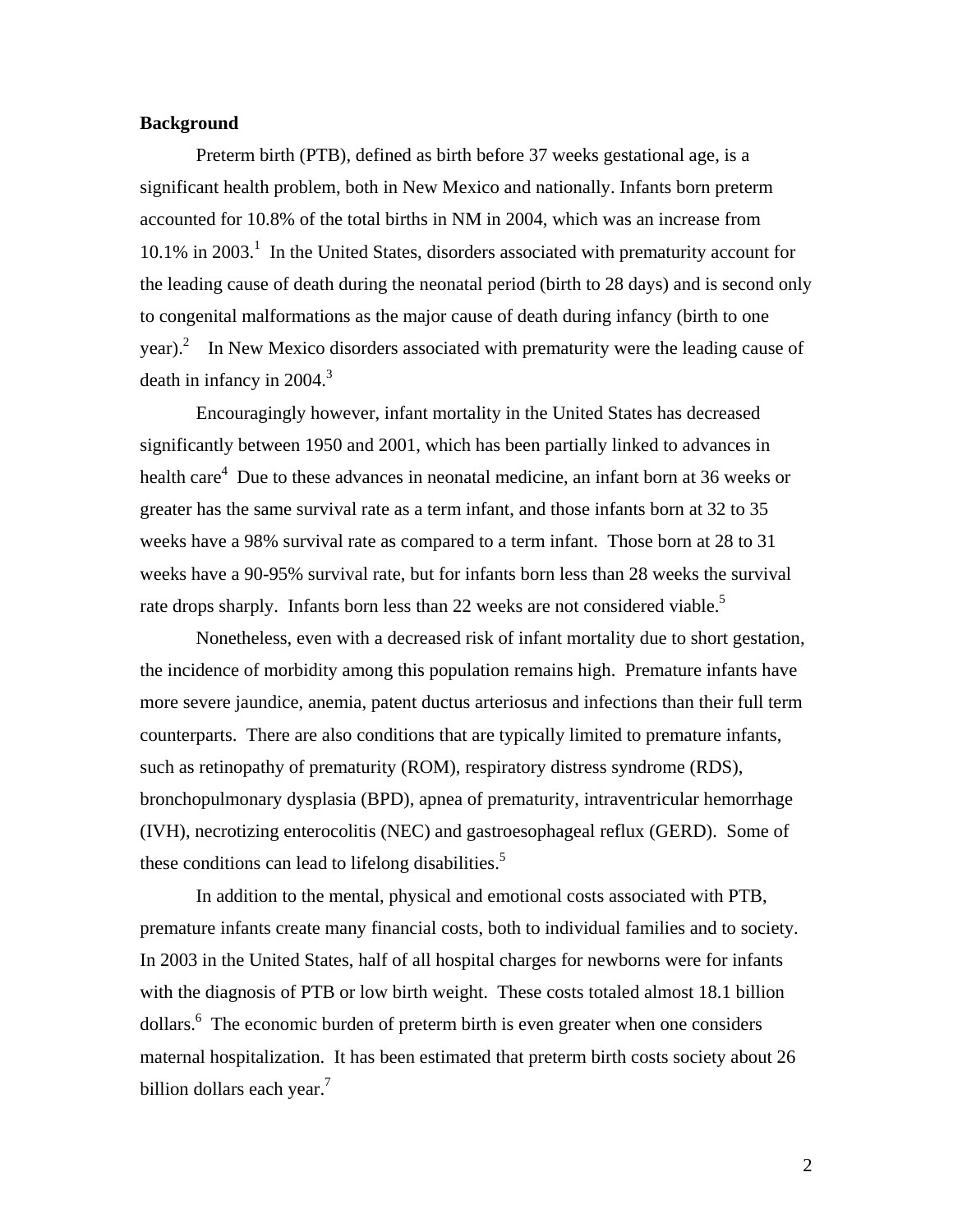The causes of preterm labor are multifactorial and all of the causes have not yet been made clear. In about 20% of cases, preterm labor is iatrogenic.<sup>8</sup> Some examples of this are preeclampsia, the related HELPP syndrome, placental abruption or intrauterine growth restriction.<sup>9</sup> However, the majority of preterm labor occurs spontaneously. Although many factors that predispose to preterm labor and/or birth have yet to be discovered, there are many risks that have been elucidated. One of the strongest risk factors for preterm delivery is a history of preterm delivery. This has led researchers to postulate that there might be a genetic component to preterm delivery. Maternal race has also been shown to be a factor in preterm delivery. However, it is not known if race is an independent risk factor for preterm delivery (perhaps due to a genetic component) or if it is a risk marker for chronic emotional, economic and social stresses that could in themselves cause an increase in preterm delivery. Most research in the United States has focused on the higher risk of preterm birth among black women as opposed to white women. However, in the United States from 2001 to 2003 the most remarkable increases in preterm birth were among non Hispanic whites, Hispanic, and Native American ethnicities.<sup>7</sup>

 Multifetal gestation, cervical procedures (such as conization surgery) and uterine malformations are also risk factors for PTB. Maternal use of tobacco products, cocaine, and alcohol all confer risk. Another risk factor for PTB is maternal age. There have been many studies that have shown that maternal age of less than 18 years increases the risk of PTB before the age of 32 weeks compared to 25 year old mothers. The research is less clear regarding the association between PTB and advanced maternal age. Increased risk of PTB has also been suggested for women with decreased interpregnancy periods, increased work hours, history of an induced abortion and maternal periodontal disease but the literature is conflicting.<sup>10</sup>

In addition to these risk factors, another association that continues to be explored is the relationship between socioeconomic status and PTB. This has been complicated by the fact that socioeconomic status can be defined in many ways, including maternal or paternal education level, employment, and income level.<sup>11</sup> Many studies have shown an association between socioeconomic status and the risk of either low birth weight or preterm birth. One study done in Quebec demonstrated that although both maternal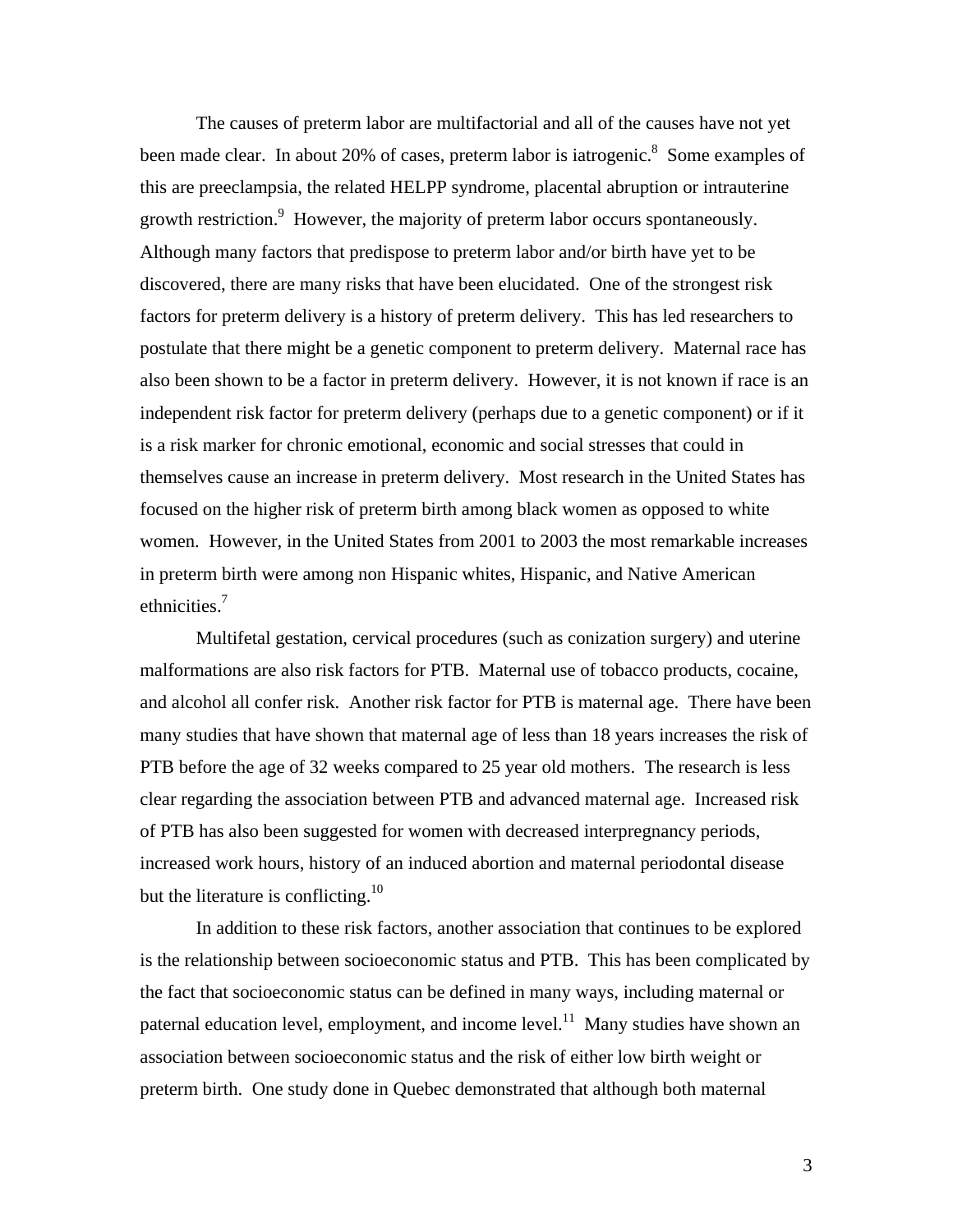income and education contributed to increased risk, it was education level that imparted the greatest increased risk of negative pregnancy outcomes.<sup>12</sup> Another study conducted on white subjects in the UK showed an increased risk of preterm birth with lower income, education level, lower social class, and unmarried status.<sup>13</sup> An additional study showed that there is an increased risk for preterm birth in black women identified as "poor" or "near poor". White women in the "near poor" category also had an increased odds ratio for preterm birth.<sup>14</sup> A study of black women in the United States showed that among low income women there was a positive association between preterm birth and having inadequate time and/or finances for non essential items.<sup>15</sup> A further study has also demonstrated that black women living in higher income tracts have a decreased risk of PTB.<sup>16</sup> However, one study done in the United States suggested that black women who live in wealthier neighborhoods where they are the racial minority may actually have worse pregnancy outcomes than their counterparts who live in neighborhoods where they are in the racial majority. In the study this was attributed to the emotional stress of their living situation.<sup>17</sup> Out of all the socioeconomic indicators however, it has been asserted that education level is one of the most sensitive in observing differences.<sup>11</sup>

New Mexico is a state with a premature birth rate that exceeds the national average. It also has a high proportion of potential socioeconomic risk factors for preterm birth. Its median household income in 2005 ranked forty-forth nationally and in that same year 18.5% of its population lived below the poverty level. The state also ranked forty-first in terms of people over the age of 25 with a high school diploma. Furthermore, New Mexico has a unique ethnic and racial profile. Forty-three point five of its residents are non-Hispanic white, 41.5% are Hispanic, and 11% are Native American. Only about  $4%$  of its residents are black or of Asian descent.<sup>1</sup> Therefore, the factors that influence the incidence of preterm birth in New Mexico are likely to be unique to this region due to its distinctive composition.

## **Methods**

Birth data from 1991-2005 was obtained from the New Mexico Department of Health Bureau of Vital Records and Health Statistics. There were 423,612 births recorded during this 15 year time frame. The individual data that was analyzed included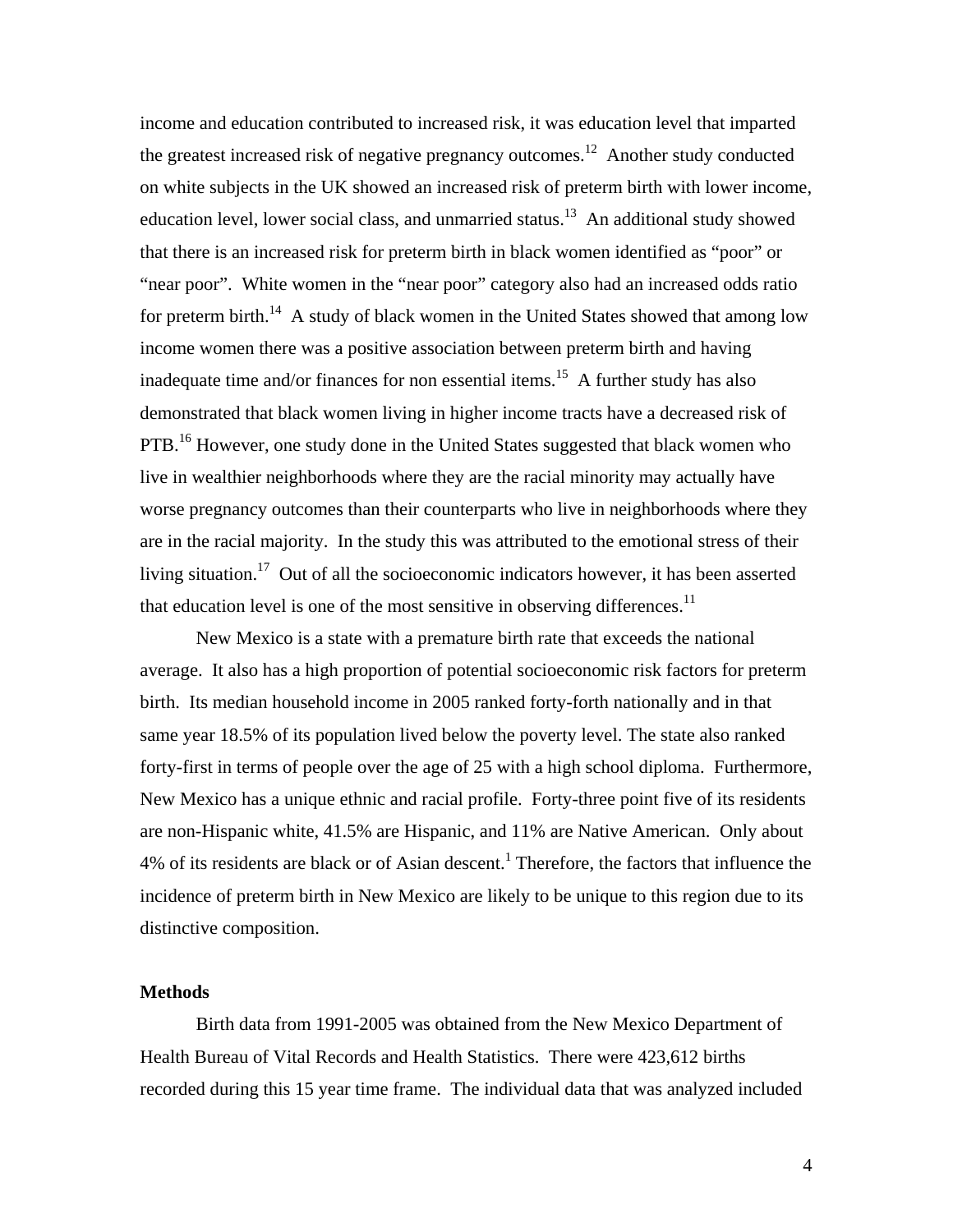rates of preterm birth, which was defined as gestational age of less than 37 weeks but greater than 22 weeks, level of prenatal care utilization, maternal ethnicity, maternal age, maternal education level, marital status, tobacco or alcohol use during pregnancy, county of maternal origin, birth year, and high vs. low risk pregnancy. All variables were adjusted for one another in this analysis. Level of prenatal care utilization was calculated utilizing the Kotelchuck index**.** 18 Maternal ethnicity was categorized as Asian, White non-Hispanic, White Hispanic, Native American, Black or other. Facility types were hospital, birth center, home or other. For simplicity of analysis maternal age was divided into less than 15, 15-19, 20-24, 30-34, 35-39 and greater than 40. We used maternal education level as a surrogate of maternal socioeconomic status (SES), since maternal household income was not available from the database utilized, and because it has been shown to be a good indicator of SES, as previously discussed. Maternal education level was divided into less than 9 years of education, 9-12 years of education, between 13 and 16 years of education, and greater than 16 years of education. In New Mexico this would be equivalent to: no high school, some high school, at least some undergraduate education, and at least some graduate level education. Amount of tobacco or alcohol consumption was not available through the database, so these data were analyzed as simple dichotomous variables. A pregnancy was considered high risk if there was a maternal condition that could have contributed to an increased risk for preterm birth (see Table 1). Given that this analysis is focused on maternal risk factors, fetal conditions that could have contributed to preterm birth such as congenital and chromosomal anomalies that could have contributed to preterm birth were excluded. With these exclusions, 377,770 individual birth data were analyzed using SAS Version  $9.1<sup>19</sup>$  We used logistic regression to perform this multivariate analysis. This study was exempted from review by the Human Research Review Committee of the University of New Mexico.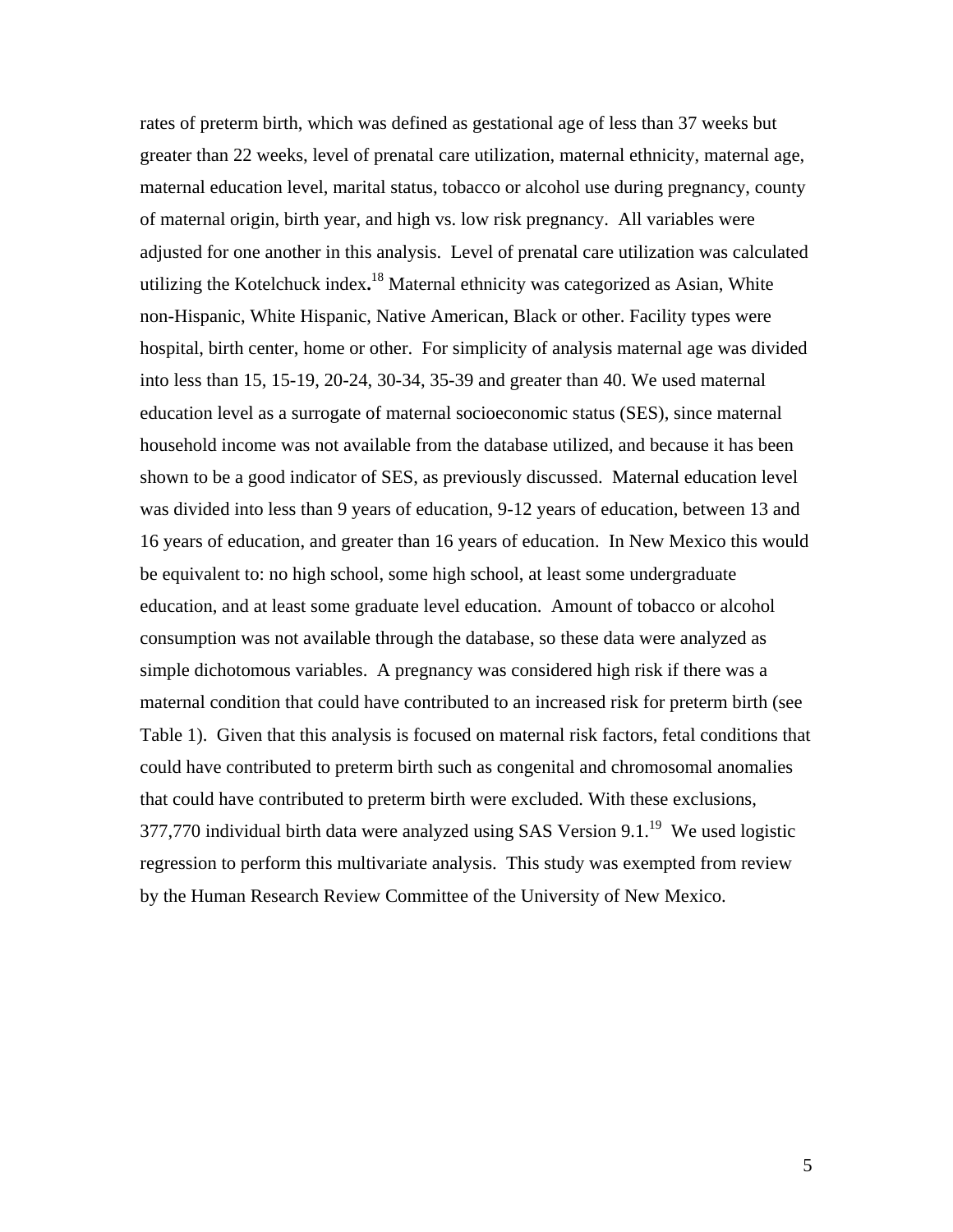**Table 1** Maternal conditions considered high risk Diabetes Eclampsia Pregnancy Induced Hypertension (PIH) Chronic Hypertension (cHTN) Oligohydramnios Incompetent Cervix Previous premature delivery Rh sensitization Lung Conditions Cardiac conditions Renal Conditions Other medical risk factor not otherwise specified

## **Results**:

 Overall, there were 377,770 total births included for analysis. Of these, 28,036 births were classified as preterm, which was 7.4% of births evaluated. Overall, preterm birth did have a statistically significant trend upward of 0.18 percent per year over this 15 year period (see Figure 1).

### Figure 1



**Percent Singleton Preterm Births by Year in New Mexico**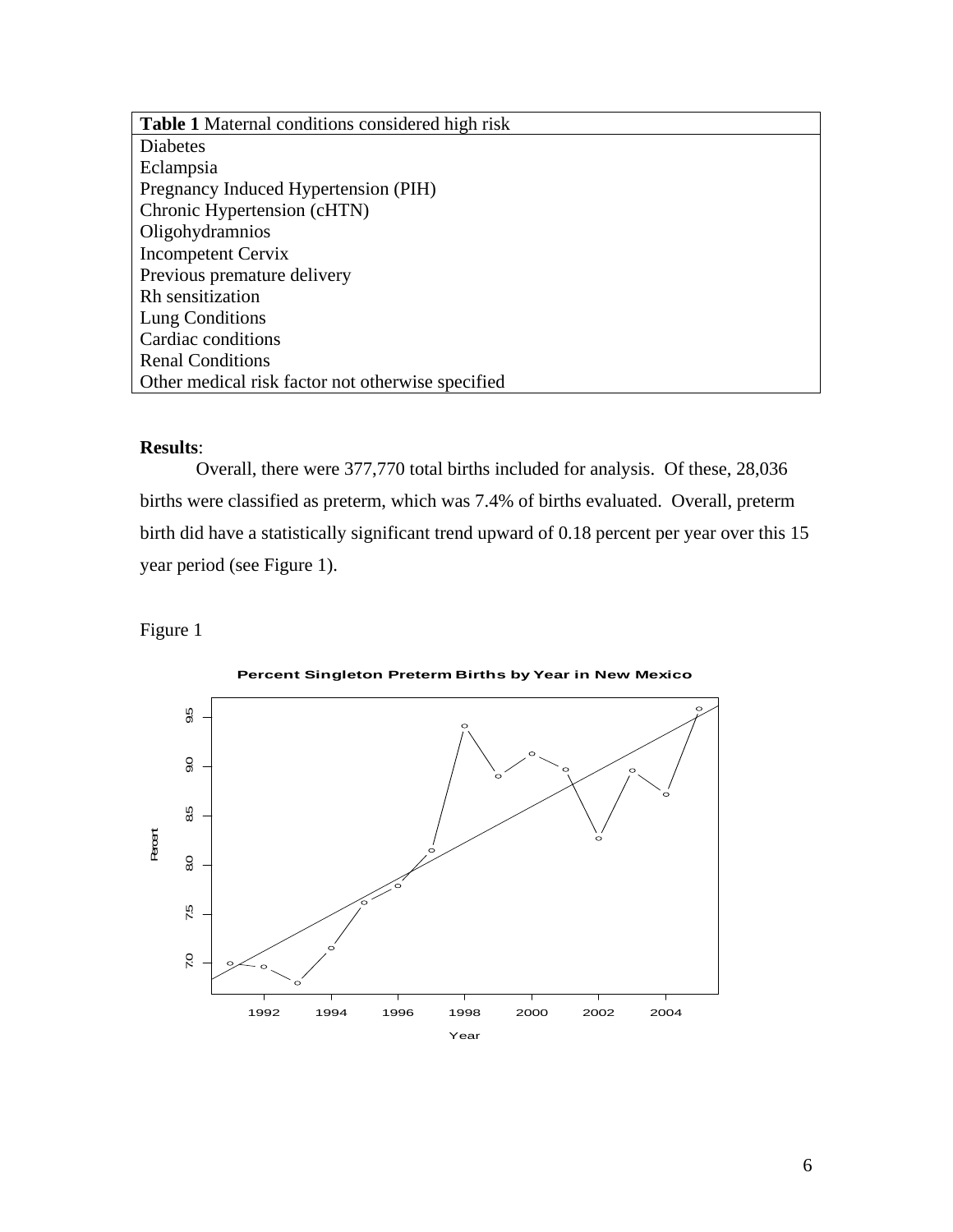Women who had missing, inadequate and intensive levels of prenatal care per the Kotelchuck index had an increased risk of having a preterm baby as compared to women with an adequate level of prenatal care. Interestingly, patients with an intermediate level of prenatal care had a slightly reduced risk of preterm birth (See Figure 2).

 Not surprisingly, those women with medical risk factors for preterm birth had a statistically significantly higher risk of having a preterm baby (OR 2.31; 95% CI 2.14- 2.48; p <0.001). However, of those women with medical risk factors, those women who had missing or intermediate levels of prenatal care had an increased risk of having a preterm baby compared to those high risk women with adequate care. Women who received intensive care during their high risk pregnancy had a statistically significant decrease in their probability of preterm birth (See Figure 2).



Figure 2: Adjusted odds ratio of Preterm Birth with Medical Risk factors interacted with level of prenatal care.

Women of Asian, White Hispanic, and Black Ethnicities had an increased risk of preterm birth compared to White Non-Hispanic mothers. Being of Native American ethnicity conferred a statistically significant protective effect on risk for preterm birth. Women of all other ethnicities did not differ significantly as compared to White Non-Hispanics (See Figure 3).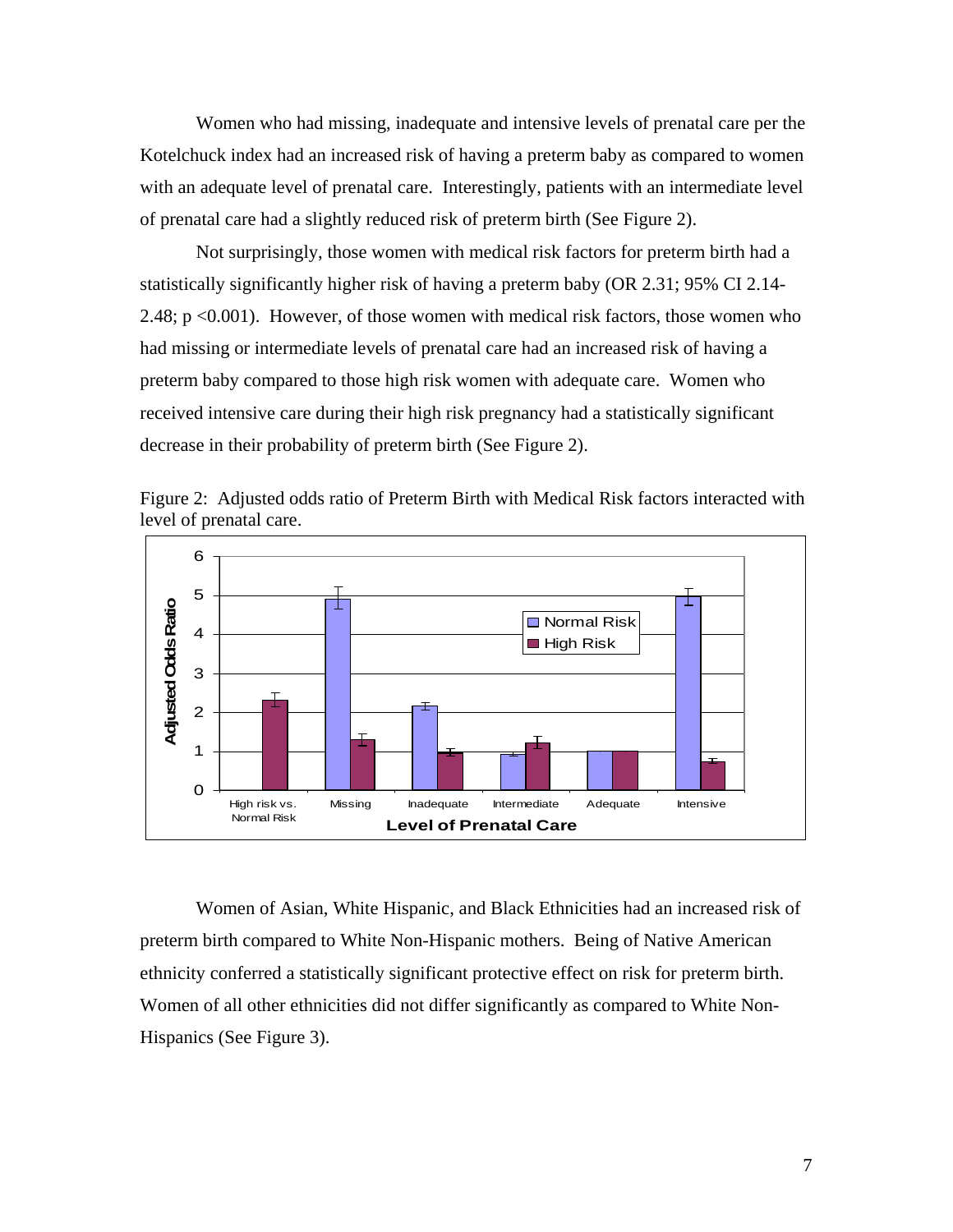

Figure 3. Adjusted odds ratio of preterm birth based on maternal ethnicity, reference ethnicity = White Non-Hispanic

 When maternal age was considered the comparison group, maternal age of 25-29, conferred the lowest risk of preterm birth, with risk increasing significantly on either side of the maternal age extremes. Age of less than 15 years of age seems to have the greatest predictive significance for preterm birth, with an odds ratio almost double that of mothers giving birth at ages 25-29 (See Figure 4).



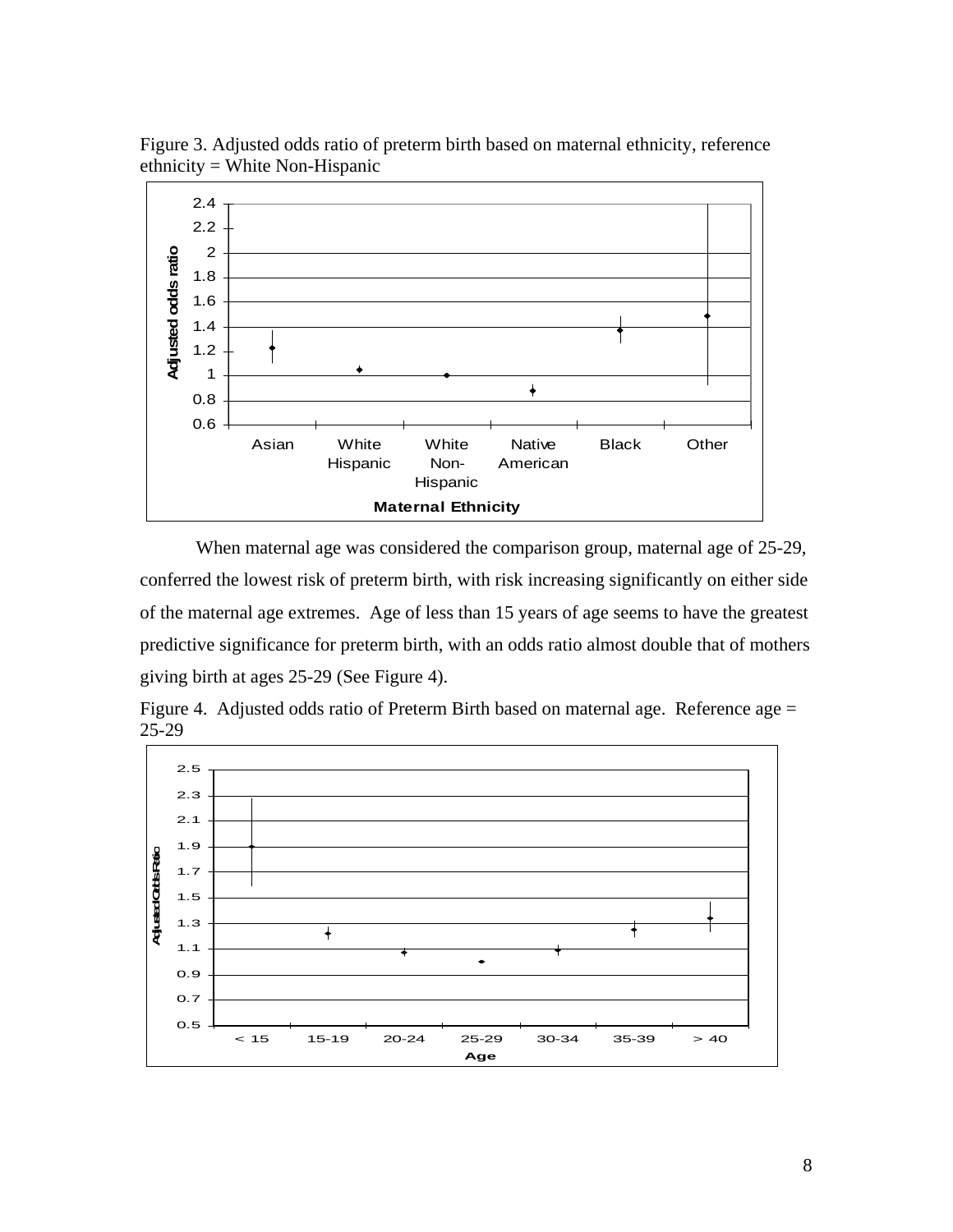Having greater than 12 years of education has a statistically significant protective factor for preterm birth. Less than 9 years of education as compared to 9-12 years did not confer any statistically significant benefit or risk of preterm birth (Figure 5). We were interested in whether education levels had differing benefits across ethnicities. However, we found that the benefits of education in reducing PTB were consistently seen regardless of the ethnic group evaluated (data not shown).

Figure 5. Adjusted odds ratio of preterm birth based on maternal education level, reference education level  $= 9-12$  years



 Non-married mothers had an increased risk of preterm birth (OR= 1.14; 95% CI= 1.10-1.17;  $p \le 0.0001$  as compared to women who were married at the time of parturition. Additionally, alcohol and tobacco use during pregnancy both increased the risk of preterm birth significantly, with an odds ratio of 1.37 (95% CI= 1.32-1.42; p  $\leq 0.0001$ ) for tobacco use in pregnancy and an odds ratio of 1.30 (95% CI=1.21-1.41; p <0.0001) for alcohol use.

Counties with rising adjusted PTB rates from 1991-2005 were Chaves, Dona Ana, Grant, Hidalgo, Lea, Lincoln, McKinley, Mora, Otero, Rio Arriba, San Juan and San Miguel. Counties with decreasing PTB rates were Sandoval and Santa Fe counties (see Appendix Table 6). All other counties did not have statistically significant trends (data not shown).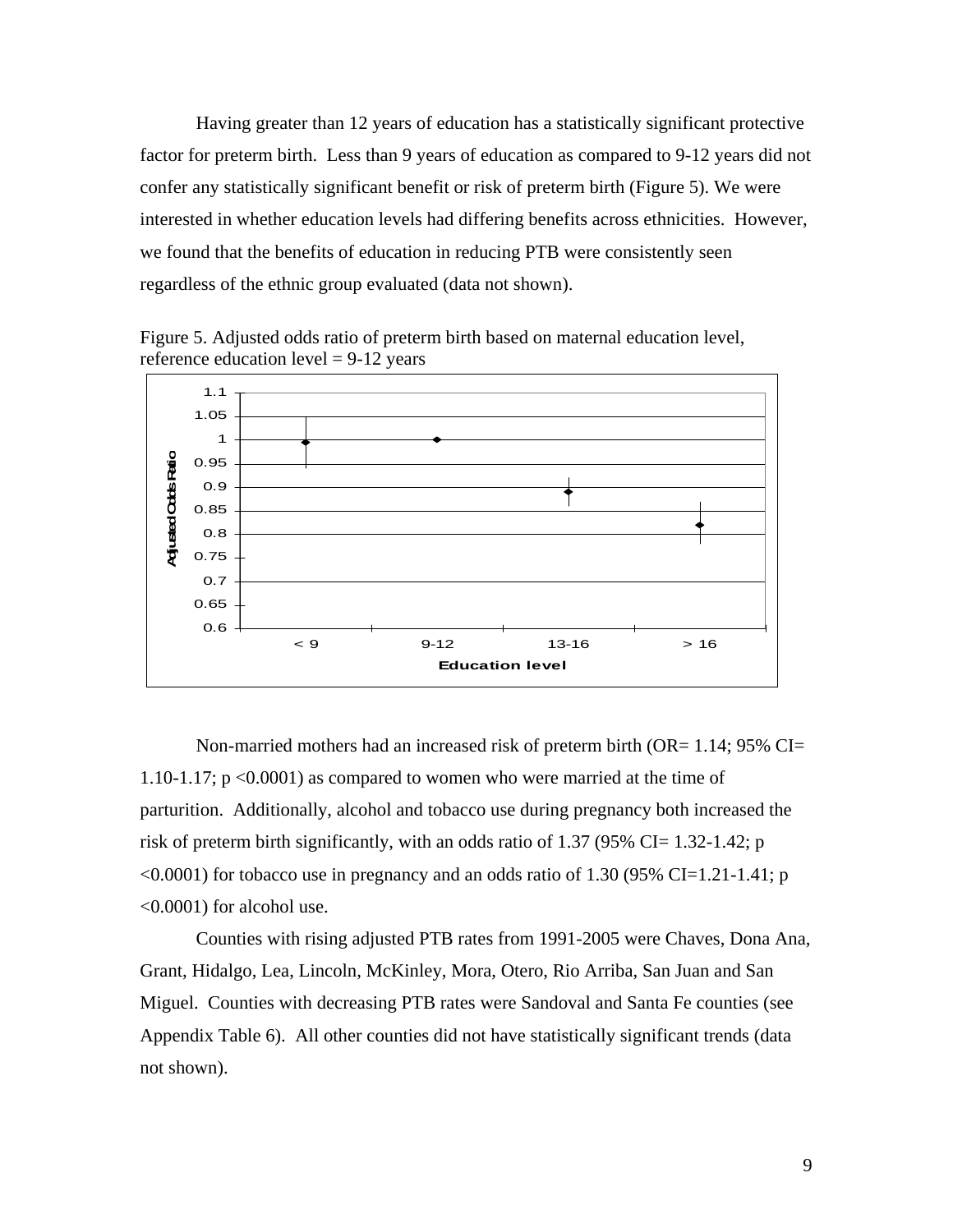#### **Discussion**

 In this analysis of births in New Mexico from 1991-2005, many risk factors for preterm birth were elucidated. We found that even with excluding fetal conditions that could predispose to preterm birth, almost 8% of babies were born at an early gestational age. Additionally, the rate of preterm birth is rising in New Mexico over 1991-2005 in a statistically significant way. This is consistent with the trends being seen around the country.5-8 Those factors that seemed to confer greater risk were having too little or intensive amounts of prenatal care, those with high risk pregnancies, being of Asian, White Hispanic or Black ethnicities, extremes of age, less maternal education, nonmarried mothers, and alcohol or tobacco use. Protective factors in our analysis were having intermediate or adequate levels of prenatal care having no medical risk factors, being of Native American ethnicity, age 25-29, having more than a high school education, being married, and abstaining from alcohol and tobacco during pregnancy.

 Women with missing, inadequate or intensive prenatal care per the Kotelchuck index had significantly increased odds of having a preterm birth. Intensive care indicates that the women needed to be monitored more thoroughly in their pregnancy for some reason due to a problem, which explains why this level of care correlates with an increased incidence of preterm birth. Women with inadequate or no prenatal care probably did not get the kind of monitoring they needed, especially if they had a high risk pregnancy and did not realize it. Unsurprisingly, having a high risk pregnancy increased the risk of preterm birth. However, among women with high risk pregnancies, having an intensive level of care decreases risk for preterm birth. This is encouraging because it means that providers who care for high risk pregnant patients can help modify their risk for preterm birth by intensive care and monitoring of their condition.

 Black, Asian, and White Hispanics had an increased rate of preterm birth compared with White non-Hispanics. However, Native Americans actually had a decreased risk of preterm birth. The increased risk for preterm birth among black women is not surprising since we have many studies that have concentrated on the difference between Black and White women and PTB and have revealed an increased risk for Black women.<sup>14-17</sup> White Hispanics did have a statistically significant increase in risk for preterm birth but it was very slight, with an OR of only 1.05. Asians also had an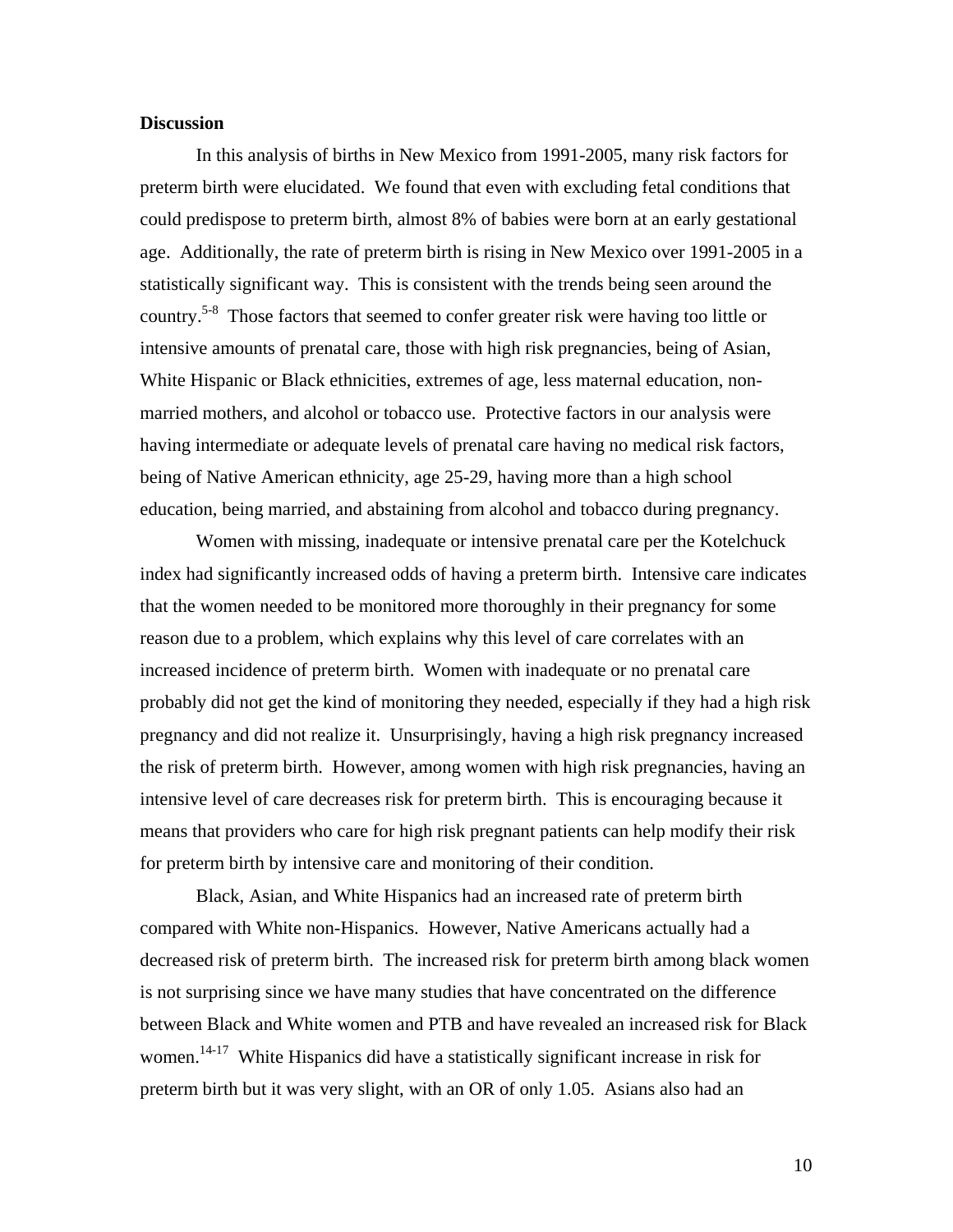increased risk of preterm birth but not as great as Black women. More interesting, perhaps, is the protective effect of Native American ethnicity on preterm birth. There have not been many comparative studies on preterm birth in the Native American population, and despite the fact that the rate of PTB is rising in this population in the United States there appears to be a decreased risk for PTB. Perhaps beneficial further study would be to compare the rates of preterm birth between the various Native American tribes to see which tribe has the lowest risk of preterm birth. Interestingly, the Native American populations in New Mexico tend to be of low socioeconomic status. These data, in addition to the data that showed a non-statistically significant interaction between ethnicity and maternal education level, suggest that there are underlying genetic protective factors against PTB that are independent from socioeconomic status.

 The age 25-29 seemed to be the nadir of risk from preterm birth in New Mexico. Our data showed an almost two fold increase in risk if the mother is younger than 15 and an odds ratio of 1.3 if the mother is over age forty. These data seem to concur with previous research that has shown a positive correlation between younger mothers and preterm birth.<sup>10</sup> Also, since previous articles have had conflicting results with regards to the association between PTB and advanced maternal age, it also adds data to show that in New Mexico being of older maternal age does increase risk as well.

 Lower maternal education level and unmarried status, both surrogates of maternal socioeconomic status, demonstrated positive correlation with preterm birth. Having a high school equation or less conferred the greatest risk, while increasing education levels after high school modified risk, down to an odds ratio of 0.89 for college educated women and an odds ratio of 0.82 for women with some graduate level education. Additionally, being unmarried conferred a slight increase in risk with an odds ratio of 1.14. Although younger mothers who are predisposed to PTB are also more likely to have less education or be unmarried, these data were adjusted for those variables and so these risks are independent of other factors. These data demonstrate that in New Mexico, a poor state, women of lower socioeconomic status have increased risk for preterm birth, which also concurs with several other studies.<sup>12-16</sup>

 Not surprisingly, substance use such as alcohol and tobacco use increased risk for preterm birth, as has also been demonstrated in several studies. The mechanisms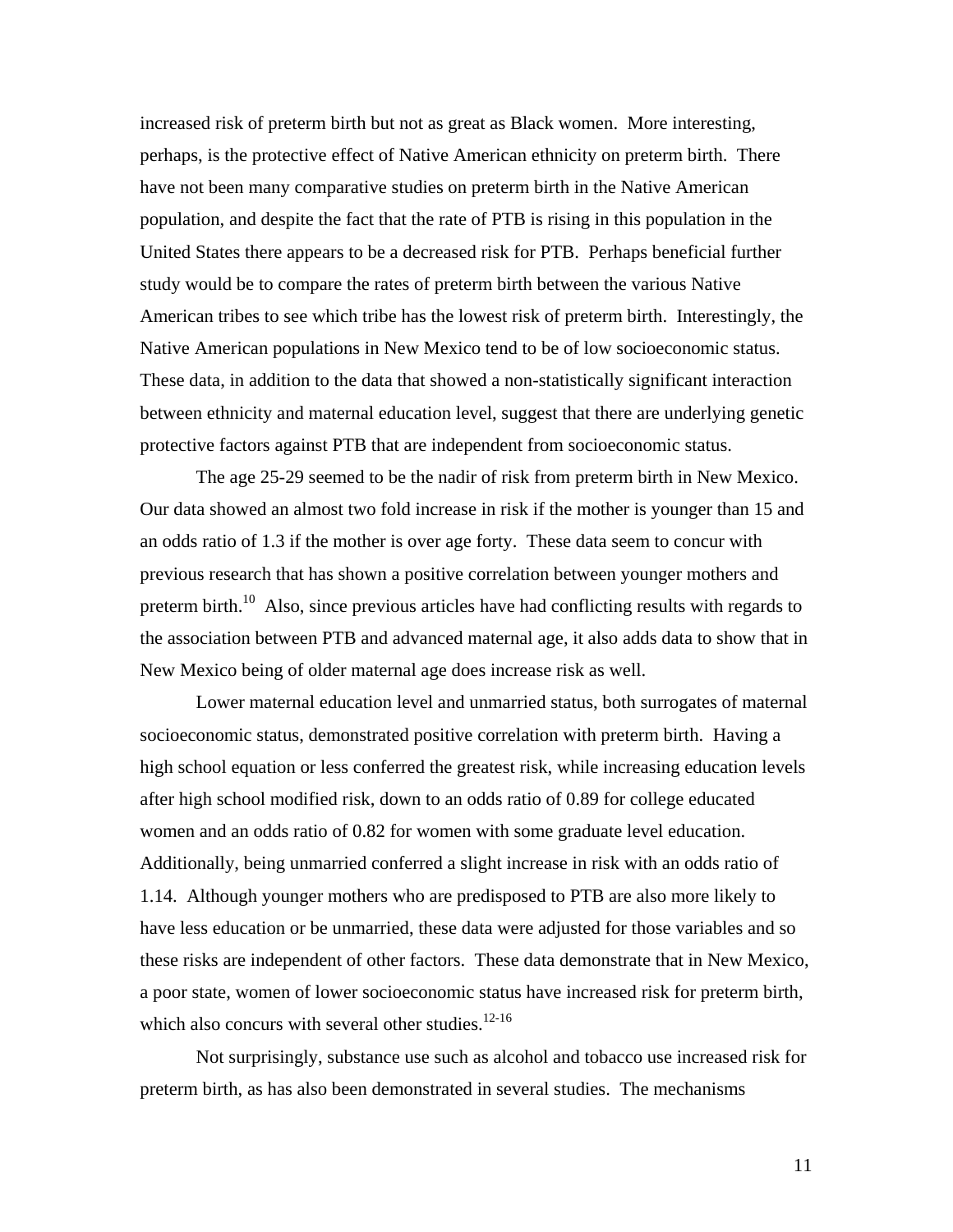suggested included vasoconstriction and uteroplacental insufficiency in those mothers that use tobacco products, while the mechanism with PTB and maternal alcohol use is less clear. $10$ 

 Santa Fe and Sandoval counties, the counties with decreasing rates of preterm birth are conjoining counties in the middle northern part of the state. The counties with increasing rates of preterm birth are mostly concentrated in both the northernmost and the southernmost portions of the state. This may be due to lower incomes in these counties, or other socioeconomic factors that we were not able to account for since they were not in the data set.

 We have identified many risk factors for preterm birth among New Mexico women. We have also demonstrated that increased pregnancy surveillance by obstetrics providers helps modify the risk for preterm birth among these high risk women. Therefore attempts should be made among New Mexico providers to identify women who are at higher risk for preterm birth, such as being of age extremes, those of lower socioeconomic status, those of White Hispanic, Asian, or Black ethnicities and those with underlying medical risk factors and these high risk pregnancies should be monitored closely. We have recognized that further investigation should be done to elucidate tribal differences in preterm rates among New Mexican Native Americans. Additionally, further studies could be done to define more completely the impact of socioeconomic status on preterm birth using more direct measurements. By further study and increased provider vigilance hopefully we can help curb this significant health problem.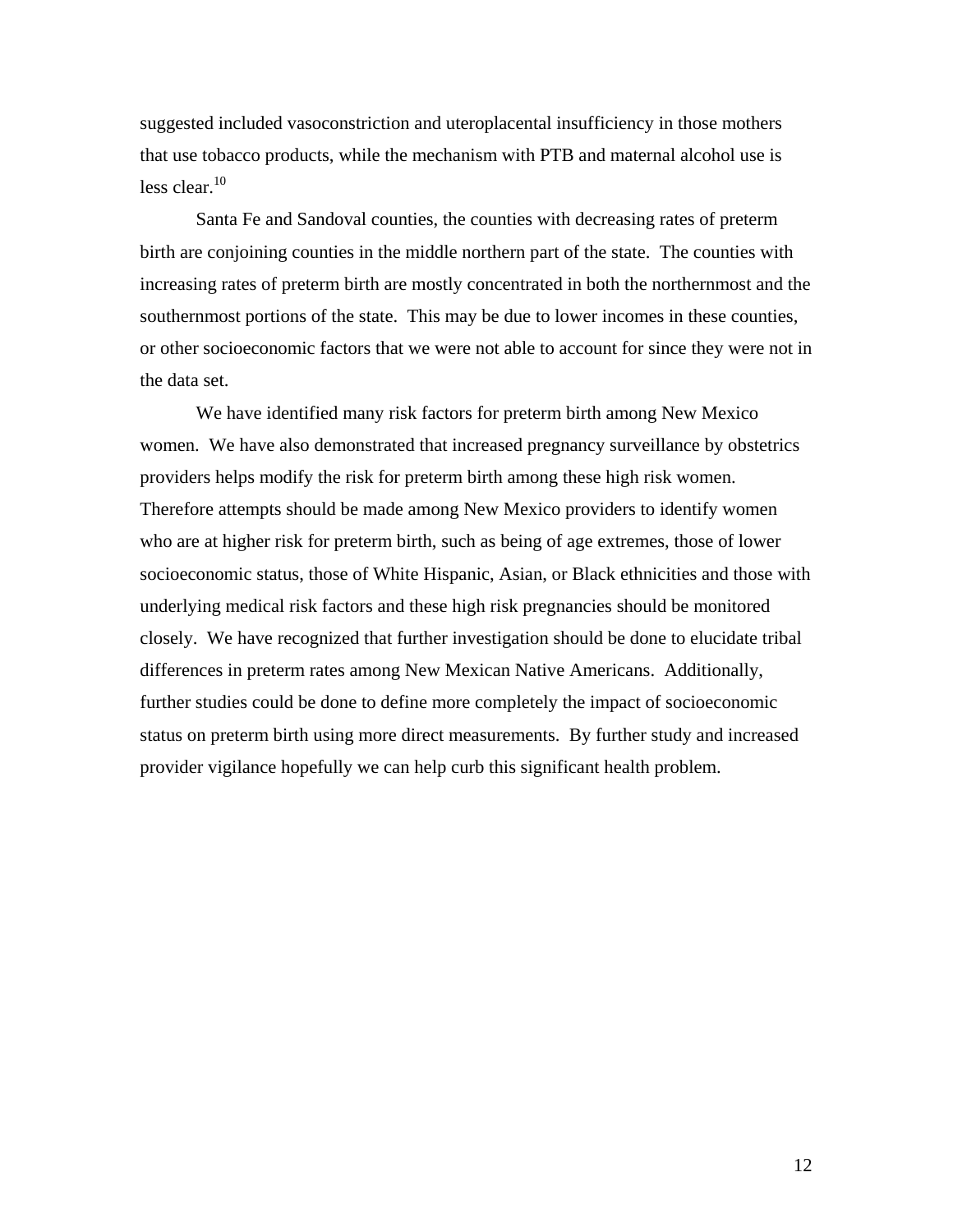Appendix

|    | Table 1. Adjusted odds ratio of Preterm Birth based on maternal age, reference age $= 25$ - |  |  |
|----|---------------------------------------------------------------------------------------------|--|--|
| 29 |                                                                                             |  |  |

| Age Group | <b>Adjusted Odds Ratio</b> | Confidence Interval | P value  |
|-----------|----------------------------|---------------------|----------|
|           |                            |                     |          |
| <15       | 1.90                       | 1.59-2.28           | < 0.0001 |
| $15-19$   | 1.22                       | 1.17-1.28           | < 0.0001 |
| $20 - 24$ | 1.07                       | 1.04-1.11           | < 0.0001 |
| $30 - 34$ | 1.09                       | $1.05 - 1.13$       | < 0.0001 |
| 35-39     | 1.25                       | 1.19-1.32           | < 0.0001 |
| >40       | 1.34                       | 1.23-1.47           | < 0.0001 |

Table 2 Adjusted odds ratio of preterm birth based on maternal education level, reference education level  $= 9-12$  years

| <b>Education Level</b> | Adjusted Odds Ratio   Confidence Interval |               | P value         |
|------------------------|-------------------------------------------|---------------|-----------------|
|                        | 0.995                                     | $0.94 - 1.05$ | 0.87            |
| $13-16$                | 0.89                                      | $0.86 - 0.92$ | $< \!\! 0.0001$ |
| >16                    | 0.82                                      | 0.78-0.87     | $<$ 0.0001 $\,$ |

Table 3. Adjusted odds ratio of preterm birth based on maternal ethnicity, reference ethnicity = White Non-Hispanic

| Ethnicity       | <b>Adjusted Odds Ratio</b> | Confidence Interval | P value      |
|-----------------|----------------------------|---------------------|--------------|
|                 |                            |                     |              |
| Asian           | 1.23                       | 1.10-1.37           | 0.0002       |
| Other           | 1.49                       | $0.93 - 2.40$       | 0.1003       |
| White Hispanic  | 1.05                       | $1.02 - 1.08$       | 0.0032       |
| Native American | 0.88                       | $0.83 - 0.93$       | < 0.0001     |
| <b>Black</b>    | 1.37                       | 1.26-1.49           | $<$ $0.0001$ |

Table 4. Adjusted odds ratio of normal-risk pregnancy and level of prenatal care, reference= Kotelchuck adequate.

| Kotelchuck index | <b>Adjusted Odds Ratio</b> | Confidence Interval | P value       |
|------------------|----------------------------|---------------------|---------------|
|                  |                            |                     |               |
| None             | 4.92                       | 4.64-5.21           | $<\!\!0.0001$ |
| Inadequate       | 2.16                       | 2.06-2.26           | < 0.0001      |
| Intermediate     | 0.93                       | $0.87 - 0.98$       | 0.0112        |
| High             | 4.95                       | $4.74 - 5.16$       | <0.0001       |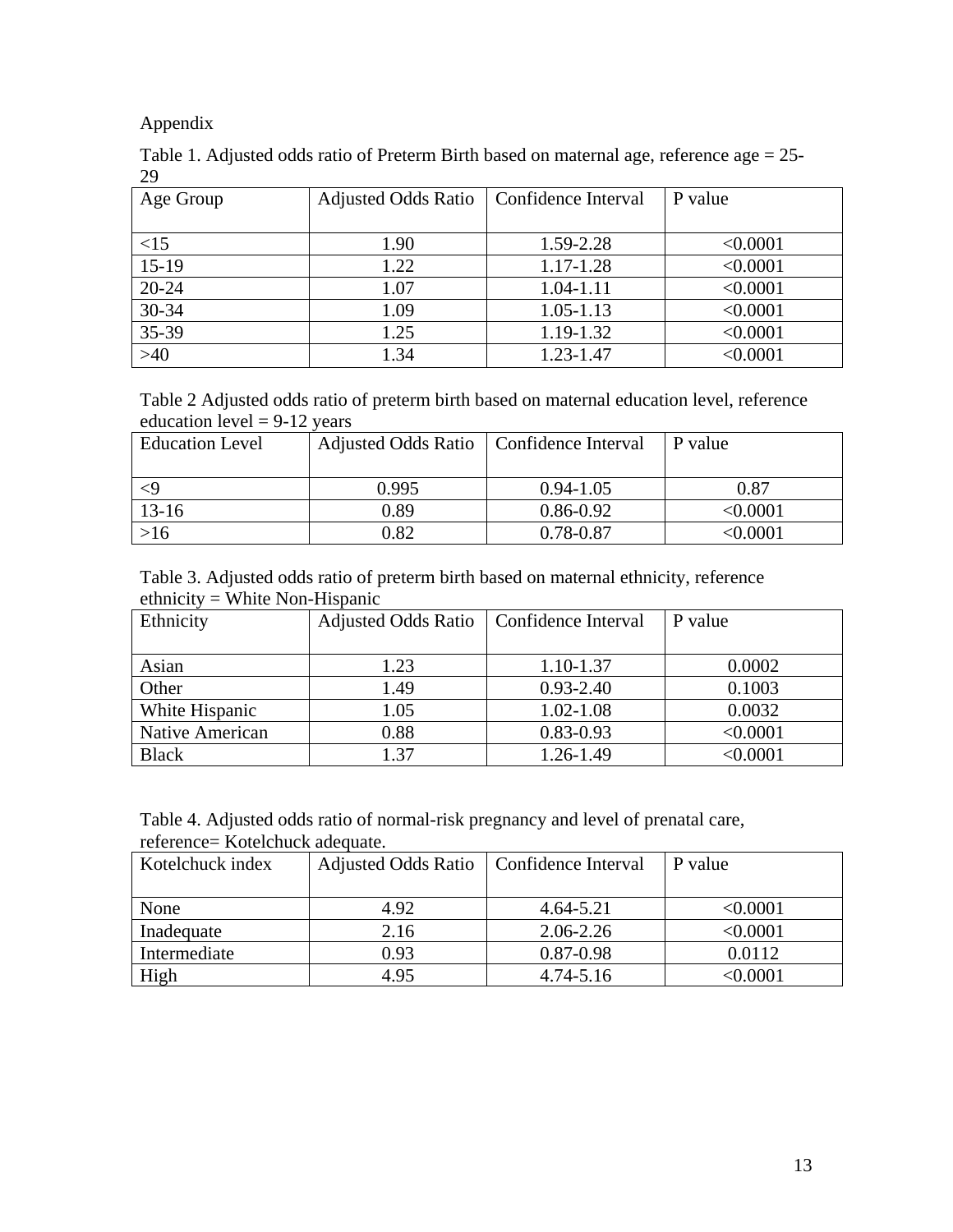| Kotelchuck index | Adjusted Odds Ratio   Confidence Interval |               | P value  |
|------------------|-------------------------------------------|---------------|----------|
|                  |                                           |               |          |
| None             | 1.29                                      | 1.15-1.46     | < 0.0001 |
| Inadequate       | 0.96                                      | $0.87 - 1.06$ | 0.41     |
| Intermediate     | 1.21                                      | 1.07-1.38     | 0.0025   |
| High             | 0.74                                      | $0.68 - 0.80$ | 0.0001   |

Table 5. Adjusted odds ratio of high-risk pregnancy and level of prenatal care, reference= Kotelchuck adequate.

Table 6. Counties with statistically significant increasing or decreasing rates of preterm birth, 1991-2005.

| County     | <b>Odds Ratio</b> | Confidence Interval | P value  |
|------------|-------------------|---------------------|----------|
| Chaves     | 1.04              | $1.02 - 1.05$       | < 0.0001 |
| Dona Ana   | 1.02              | $1.01 - 1.03$       | 0.001    |
| Grant      | 1.06              | 1.04-1.08           | < 0.0001 |
| Hidalgo    | 1.06              | 1.01-1.11           | 0.02     |
| Lea        | 1.10              | 1.08-1.12           | < 0.0001 |
| Lincoln    | 1.04              | $1.01 - 1.08$       | 0.01     |
| McKinley   | 1.02              | $1.01 - 1.04$       | 0.0005   |
| Mora       | 1.07              | $1.01 - 1.14$       | 0.02     |
| Otero      | 1.02              | 1.00-1.04           | 0.01     |
| Rio Arriba | 1.03              | $1.01 - 1.05$       | 0.01     |
| San Juan   | 1.02              | $1.01 - 1.04$       | 0.0003   |
| San Miguel | 1.07              | 1.05-1.09           | < 0.0001 |
| Sandoval   | 0.98              | $0.97 - 0.99$       | 0.04     |
| Santa Fe   | 0.96              | $0.95 - 0.97$       | < 0.0001 |

## **Acknowledgements**

 This project would not have been possible without the support of the New Mexico Department of Health. This project was also supported by DHHS/ PHS/ NIH/ NCRR/ GCRC Grant #5M01 RR00997.

## **References**

<sup>1</sup> New Mexico Selected Health Statistics Annual Report for 2004. Santa Fe, New Mexico: New Mexico Department of Health, Bureau of Vital Records and Health Statistics. 2006.

 $2$  Anderson RN, Smith BL. Deaths: Leading Causes for 2002. National Vital Statistics Reports. Vol 53 No 17. Center for Disease Control. 2005.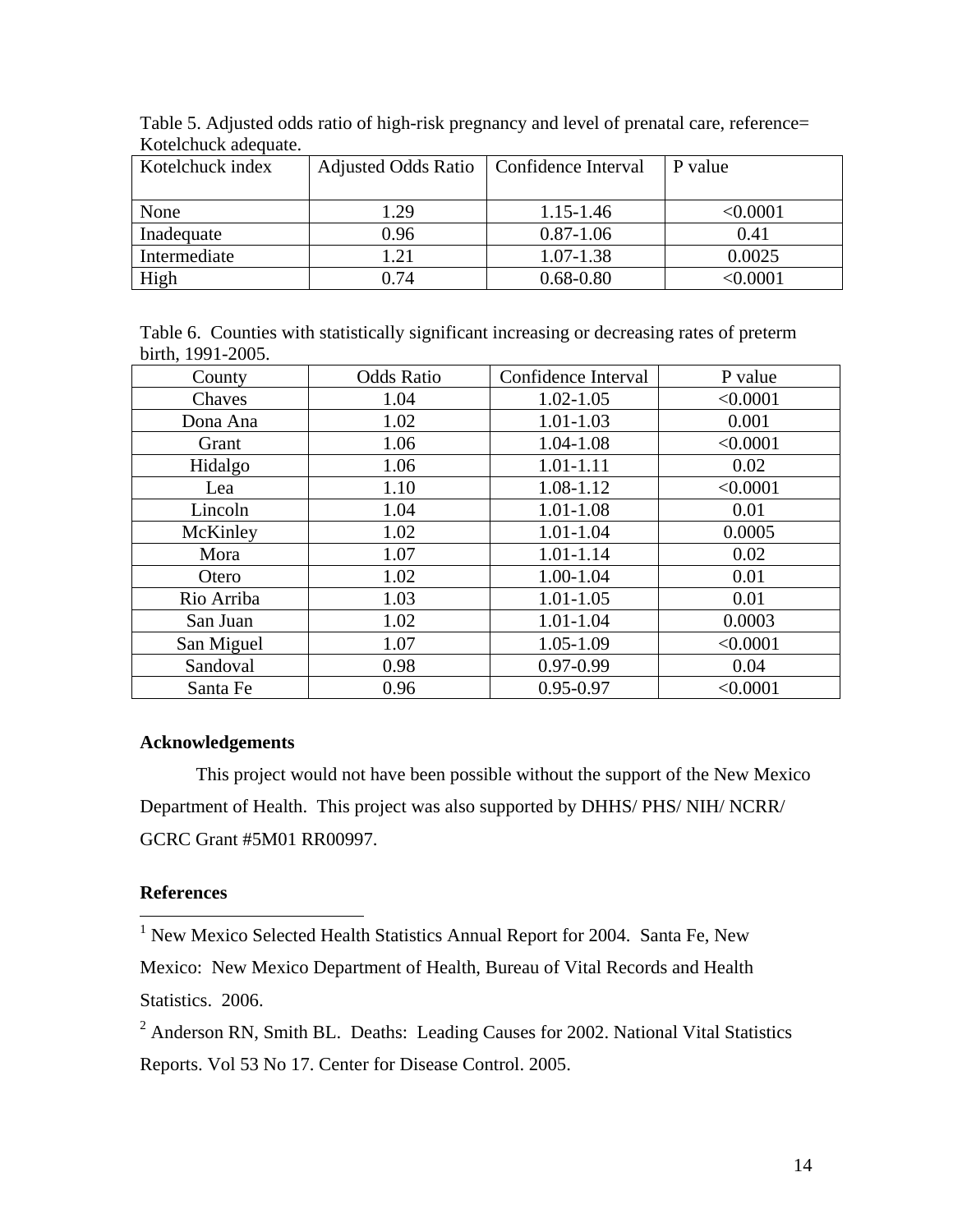<sup>3</sup> Birth and Mortality Monograph. 2004 Preliminary Data. New Mexico Department of Health, Bureau of Vital Records and Health Statistics. 2005.

<sup>4</sup> National Center for Health Statistics. Health, United States, 2005. With Chartbook on Trends in the Health of Americans. Hyattsville, Maryland: 2005.

<sup>5</sup> Kelly M. The Basics of Prematurity. J Pediatr Health Care. 2006;20:238-44.

<sup>6</sup> Peristats. Prematurity Profile New Mexico. March of Dimes Birth Defects Foundation. 2006. (Accessed December 8, 2006, at

http://www.marchofdimes.com/peristats/alldata.aspx?reg=35&dv=es)

 $<sup>7</sup>$  Behrman RE, Butler AS, eds. Preterm Birth: Causes, Consequences and Prevention.</sup> Institute of Medicine Report. 2006.

<sup>8</sup> Caughey AB. Definition, incidence, significance, and demographic characteristics of preterm birth. Up To Date. 2006.

 $9$  Meis PJ, Michielutte R, Peters TJ, et al. Obstetrics. Factors Associated with Preterm Birth in Cardiff, Wales II: Indicated and Spontaneous Preterm Birth. Am J Obstet Gynecol 1995:173;597-602.

 $10$  Robinson JN, Regan JA, Norwitz ER. The Epidemiology of Preterm Labor. Seminars in Perinatology. 2001:25;204-14

<sup>11</sup> Andersen AN, Mortensen LH. Socioeconomic inequality in birth outcomes: What do the indicators tell us, and where do we find the data? Can Med Assoc J. 2006:174;1429- 30.

 $12$  Luo ZC, Wilkins R, Kramer MS. Effect of neighborhood income and maternal education on birth outcomes: a population based study. Can Med Assoc J. 2006:174;1415-21

<sup>13</sup> Peacock JL, Bland JM, Anderson HR. Preterm Delivery: effects of socioeconomic factors, psychological stress, smoking, alcohol and caffeine. Br Med J. 1995:311;531-5

<sup>14</sup> Parker JD, Schoendoff KC, Kiely JL. Associations between measures of socioeconomic status and low birth weight, small for gestational age and premature delivery in the United States. Ann Epidemiol. 1994:4;271-278.

<sup>15</sup> Misra DP, O'Campo P, Strobino D. Testing a sociomedical model for preterm delivery. Pediatr Perinat Epidemiol. 2001:15;110-22.